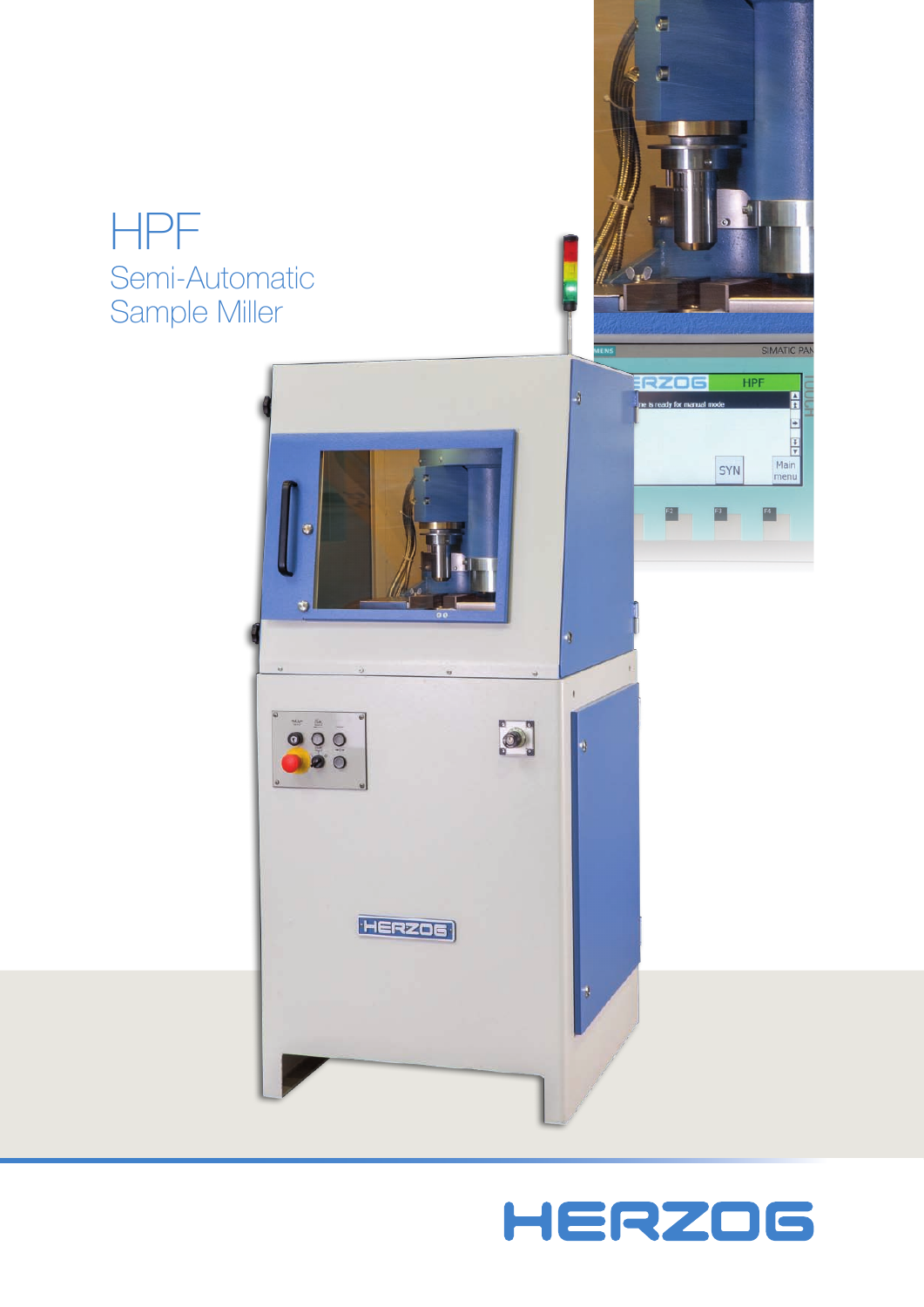

Panel for manual function



Simple operation by button and switch



Semi-automatic Milling Machine for preparation of steel samples

### Automatic Operating Sequence

Milling depth, feed rate and spindle speed can be preselected. The milling depth is repeated without renewed setting, even on samples of different height. When the sample has been inserted into the clamping device and the machine is started, the operating cycle is accomplished automatically.

## Short Machining Times

The sturdy design and high drive rating of the machine permit spindle speeds and feed rates right up the load limits of the reversible carbide tips. This means that the machining times can be kept extremely short. Two opposed hydraulic cylinders advance the milling spindle towards the sample and back to its starting position at rapid traverse speed.

## Reproducible Sample Surface

Top-quality sample surfaces are obtained as a result of steplessly variable milling spindle speed and miller feed rate. The exact repetition of the preset milling conditions for all samples guarantees excellent reproducibility of the sample surface.

## Safe Sample Operation

The machine is completely enclosed and requires only a minimum of operation and maintenance. The milling process can be observed through the window in the machine cover. When the cover is opened, a safety switch automatically de-energizes the machine. The cover can be opened on both sides of the machine column, meaning that the chips can be easily removed.



Scheme of milling operation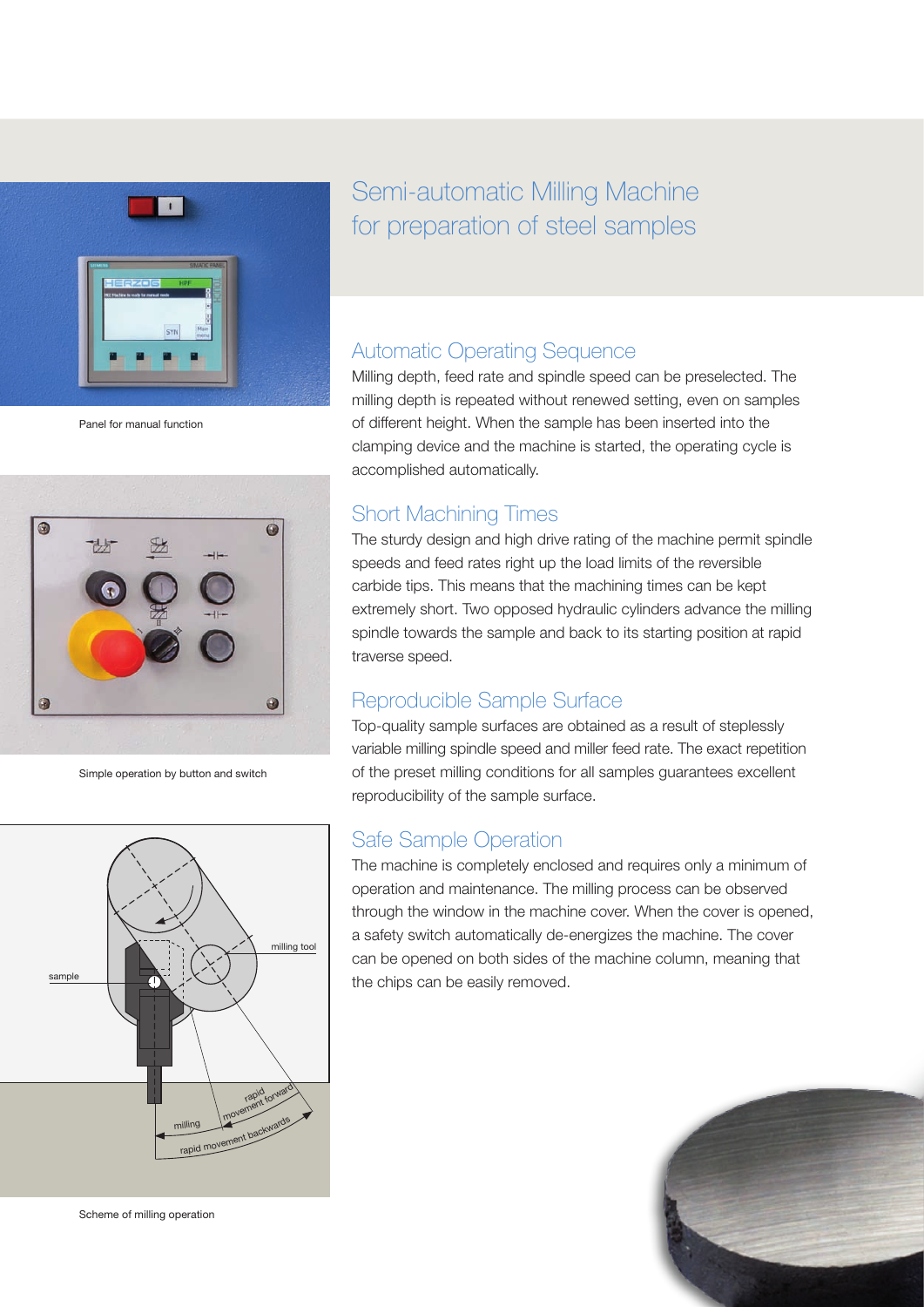## Simple Operation – Optimal Results

## Operation Sequence

- With the safety cover open, the sample is inserted into the clamping device, then the cover is closed and the machine starts.
- Three different milling speeds can be preselected by switch. The feedrate can be simply adjusted by a regulator.
- If the special adjusting and clamping device is used, the sample is automatically aligned with the sample surface parallel to the miller. Then the sample is clamped and the milling process begins. The miller rapidly advances to the sample and machines the sample at the desired speed.
- Following completion of the milling process, the sample automatically returns to its starting position at rapid traverse speed. The clamping device automatically opens and the sample can be removed.
- When using the hydromechanical vice, the sample must be clamped by turning the vice spindle once. The milling procedure can then be started.
- With standard milling condition settings, the entire process takes about ten seconds for samples made of steel grades suitable for milling.



Compact Housing



Special adjusting and clamping device



HPF with manual clamping device